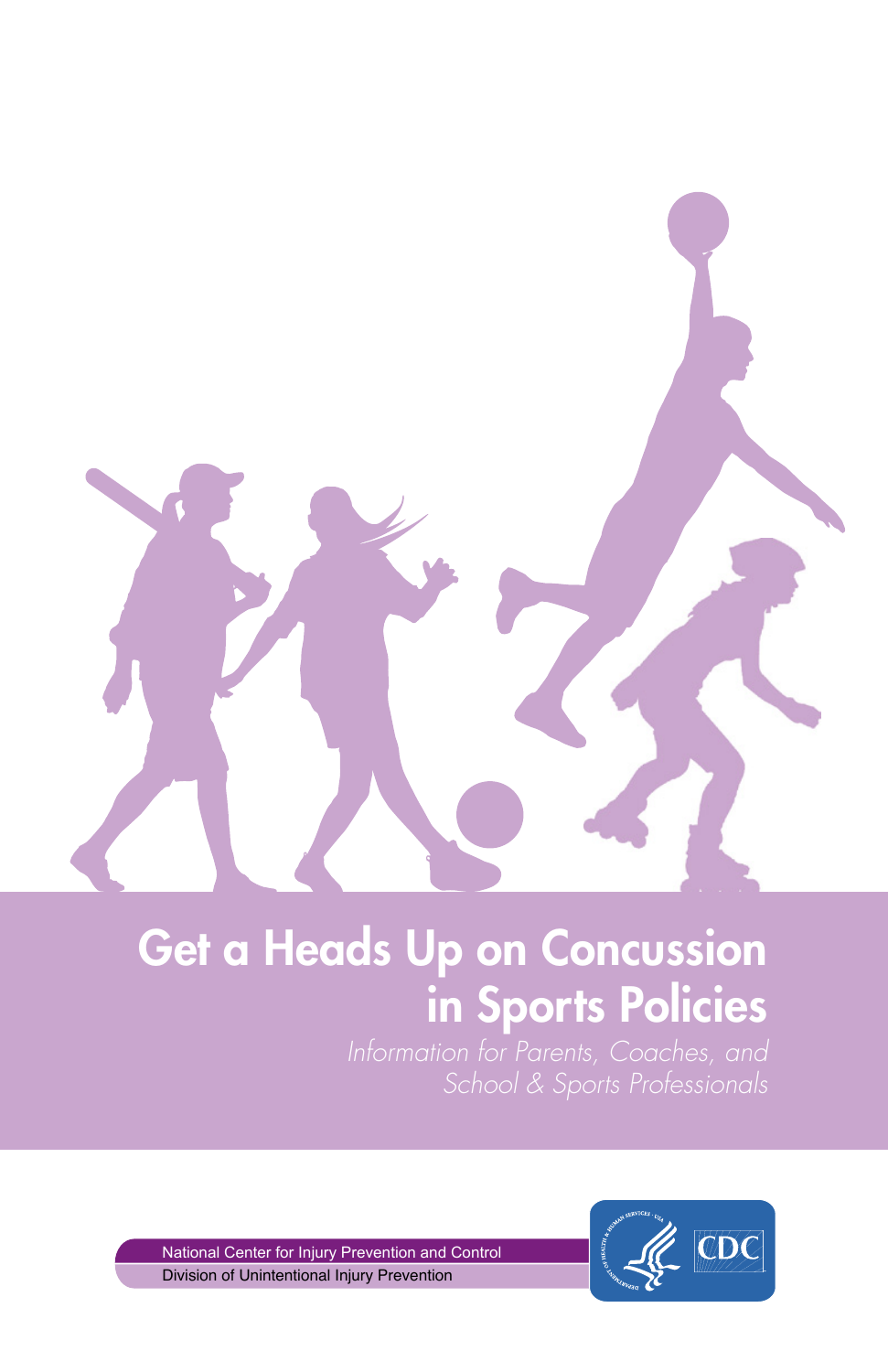# **What Do We Know?**

A concussion is a type of traumatic brain injury that can have a serious effect on a young, developing brain.<sup>1,2</sup> While most children and teens with a concussion recover quickly and fully, some will have concussion symptoms that last for days, weeks, or even months.

Not giving the brain enough time to heal after a concussion can be dangerous. A repeat concussion that occurs before the brain heals from the first, usually within a short amount of time (hours, days, weeks), can slow recovery or increase the chances for long-term health problems. These may include changes in how the child or teen thinks, feels, and acts, as well as their ability to learn and remember. While rare, a repeat concussion can result in brain swelling or permanent brain damage. It can even be fatal.<sup>6-10</sup>



#### **The Facts**

- Athletes who have had a concussion, at any point in their lives, have a greater chance of getting another concussion.
- Young children and teens are more likely to get a concussion and can take longer to recover than adults.<sup>3-5</sup>
- Recognizing and responding properly to concussions when they first occur can help prevent further injury or even death.<sup>6-10</sup>

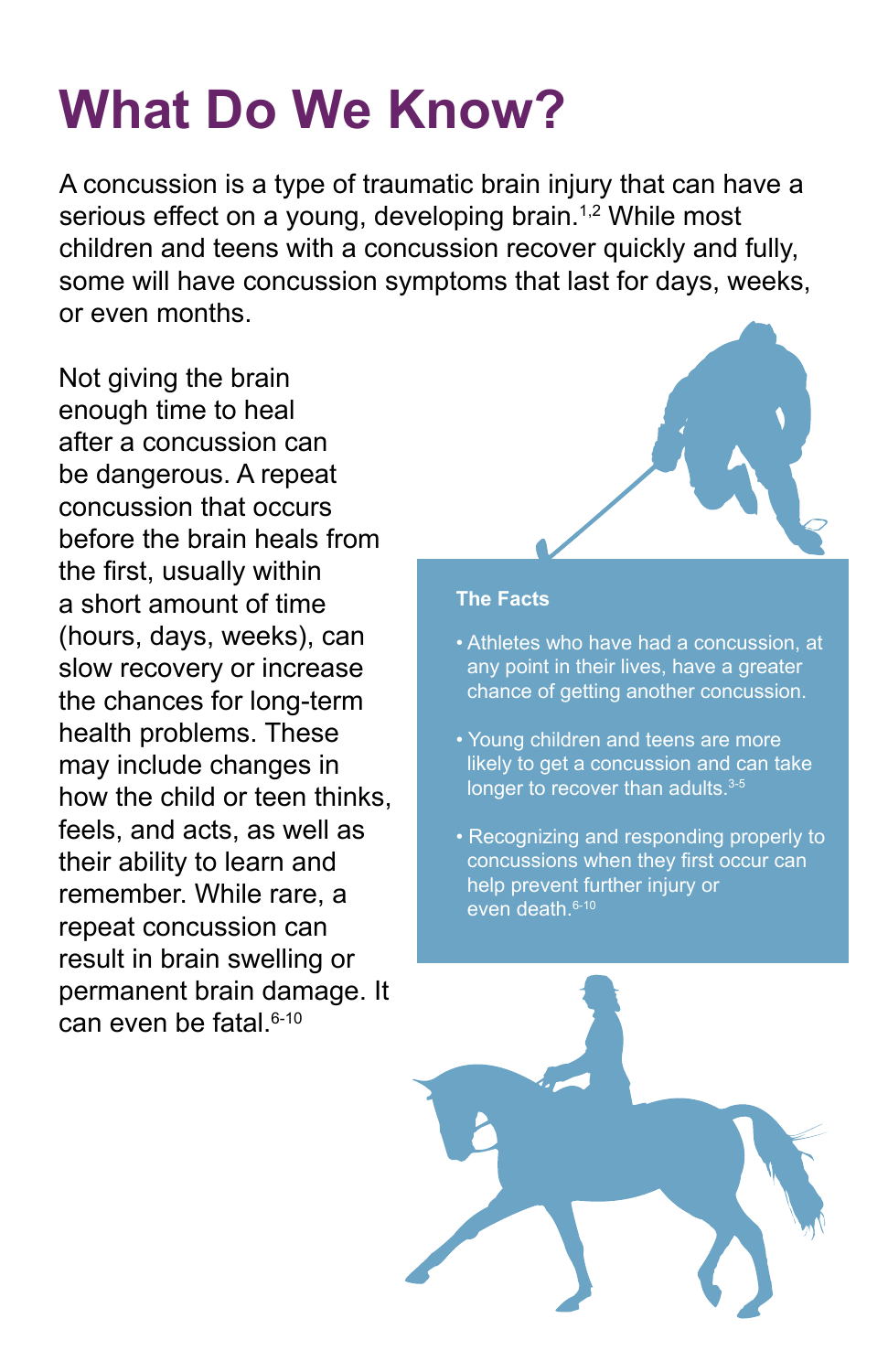## **What Can We Do?**

A concussion can happen at home, school, or play. So everyone from parents and coaches, to sports leagues officials and school professionals, can play an important role in learning how to spot a concussion, and knowing what to do if they think a child or teen has a concussion.

### **Policy Efforts**

Recently many states, schools, and sports leagues and organizations have created policies or action plans on concussion in youth and high school sports. While these policy efforts show some promise, more research is needed to learn if these strategies can help educate coaches and parents about this issue and help protect children and teens from concussion and other serious brain injuries.<sup>12,13</sup>



Check out a CDC report that includes lessons learned from Washington and Massachusetts on implementing their states' concussion in sports laws. Learn more at: www.cdc.gov/ concussion/policies.html.

#### **State Laws:**

Beginning in 2009, the state of Washington passed the first concussion in sports law, called the Zackery Lystedt Law.14 One month later, Max's law<sup>15</sup> passed in Oregon. In total, between 2009 and 2012, 43 states, and the District of Columbia, passed laws on concussion in sports for youth and/or high school athletes, often called Return to Play Laws. So far in 2013, four additional states have also passed Return to Play Laws. Some organizations, such as the National Conference of State Legislatures, have created online maps to track and update concussion in sports laws by state.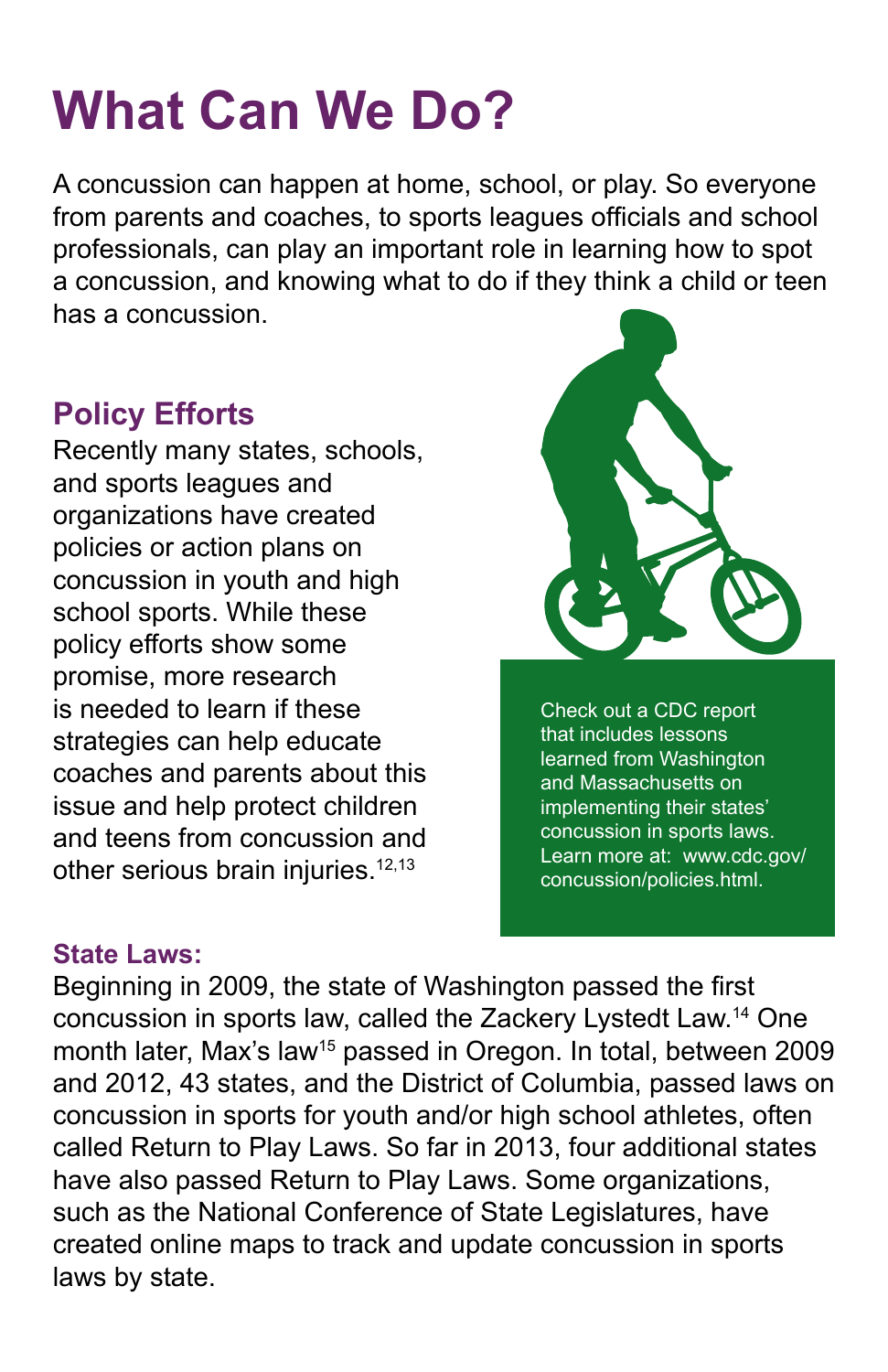

*Source: National Conference of State Legislatures, 2013.16*

#### **Most Concussion in Sports Laws Include Three Action Steps:**

 **Educate Coaches, Parents, and Athletes:** Inform and educate coaches, athletes, and their parents and guardians about concussion through training and/or a concussion information sheet.



**2 Remove Athlete from Play:** An athlete who is believed to have a concussion is to be removed from play right away.



**Obtain Permission to Return to Play:** An athlete can **3** only return to play or practice after at least 24 hours and with permission from a health care professional.

These action steps are based on recommendations presented in the International Concussion Consensus Statement.<sup>17</sup> First created in 2002 and most recently updated in 2008, the Consensus Statement was developed by experts in the field and includes the latest science available on concussion in sports.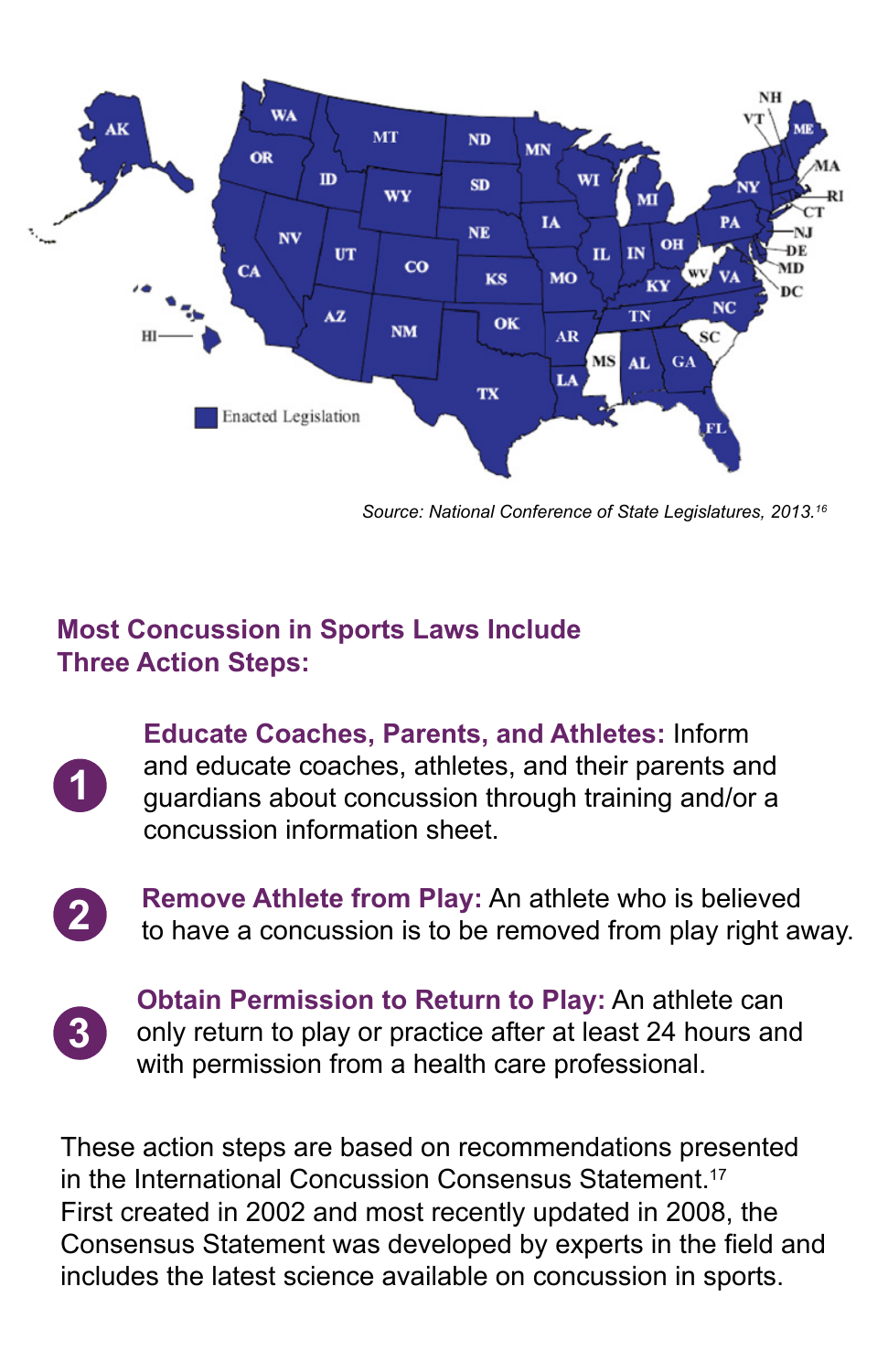#### **Local Policies and Action Plans:**

Along with the three action steps listed on the previous page, some school and league concussion policies include additional strategies in their policies or implementation plans. Research is needed to learn if including these additional strategies can help protect children and teens from concussion and other serious brain injuries. Based on interviews by CDC with nine states, below is a list of some examples of additional strategies in local policies and action plans.

#### **Be Ready for an Emergency by:**

- Creating a concussion emergency medical action plan. These plans often include contact information for local emergency medical responders and the location of trauma centers, if available.
- Identifying appropriate health care practices to help assess and manage concussion among their athletes. professional(s) for games and

#### **Ensure Safer Play by:**

- Limiting contact during sports practices (when appropriate for the sport).
- Putting in place rule changes and/or banning or limiting the use of certain drills or techniques to help reduce the chances of injury.
- Checking sports equipment often.This includes making sure the equipment fits the athletes well, is in good condition, stored properly, and is repaired and replaced based on instructions from the equipment companies.

CDC *Heads Up* educational materials (available at no cost) can help state and local organizations meet many of the requirements in concussion in sports policies. Materials include online courses for:

- Youth coaches and parents
- High school coaches (developed in partnership with the National Federation of State High School Associations)
- Health care professionals (developed with support from the NFL and CDC Foundation)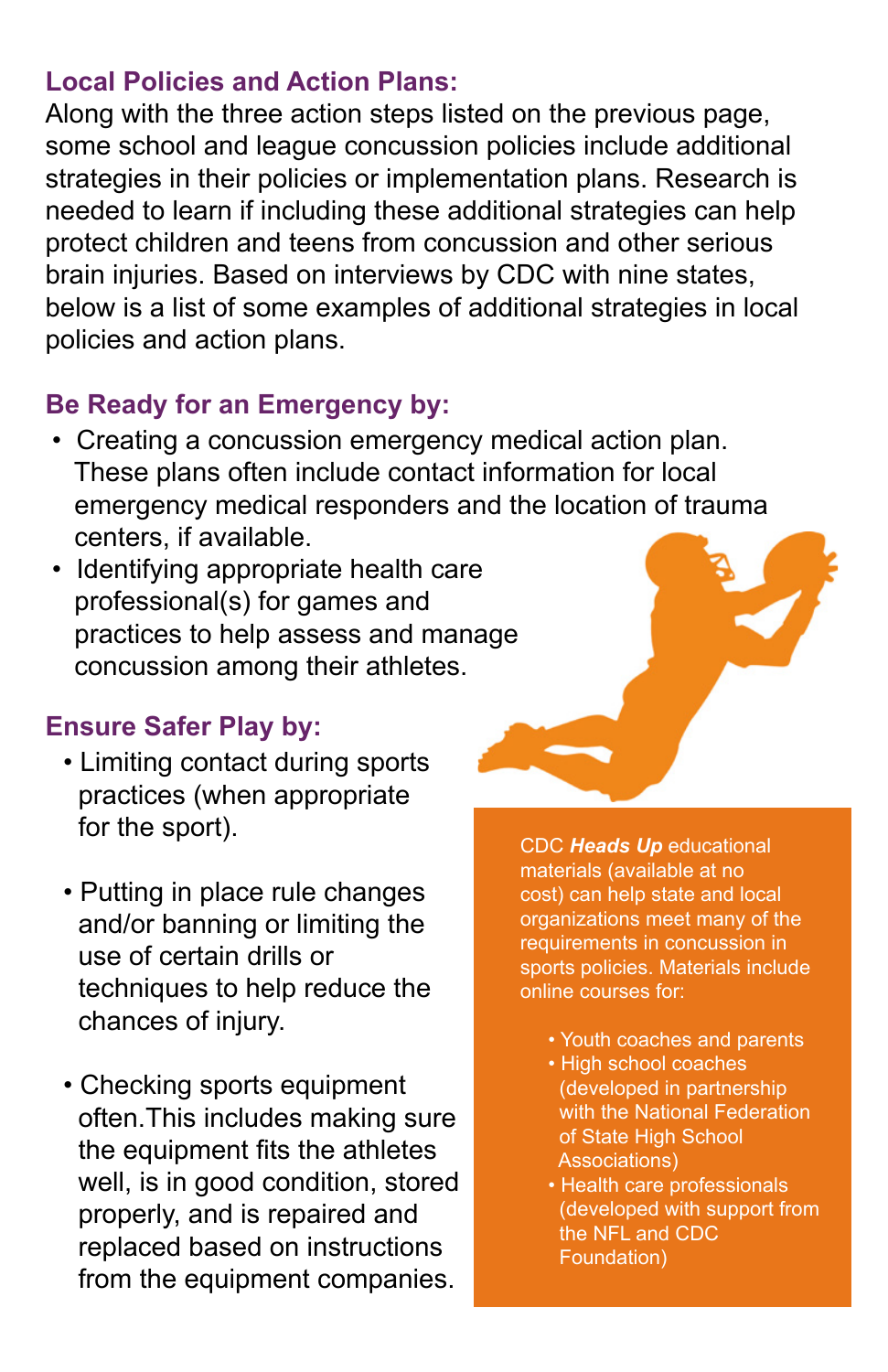

### **Build the Science by:**

- Collecting data from schools on the number of concussions reported by athletes during the season.
- Studying changes in concussion knowledge and awareness among coaches and parents before and after the policy is put in place.

#### **Focus on Education by:**

- Posting information for parents, coaches, and athletes at schools and on the field or sidelines. Posted information often includes concussion signs and symptoms, as well as what to do if a concussion occurs.
- Hosting or requiring regular trainings for athletes, parents, coaches, and school and health care professionals about concussion.

### **Manage Return to School by:**

- Providing information on returning to school. This includes creating:
- A concussion management team to check on students with a concussion for any changes in behavior or increased problems with school work.
	- A plan that includes special support or help for students during the school day to help with their recovery.

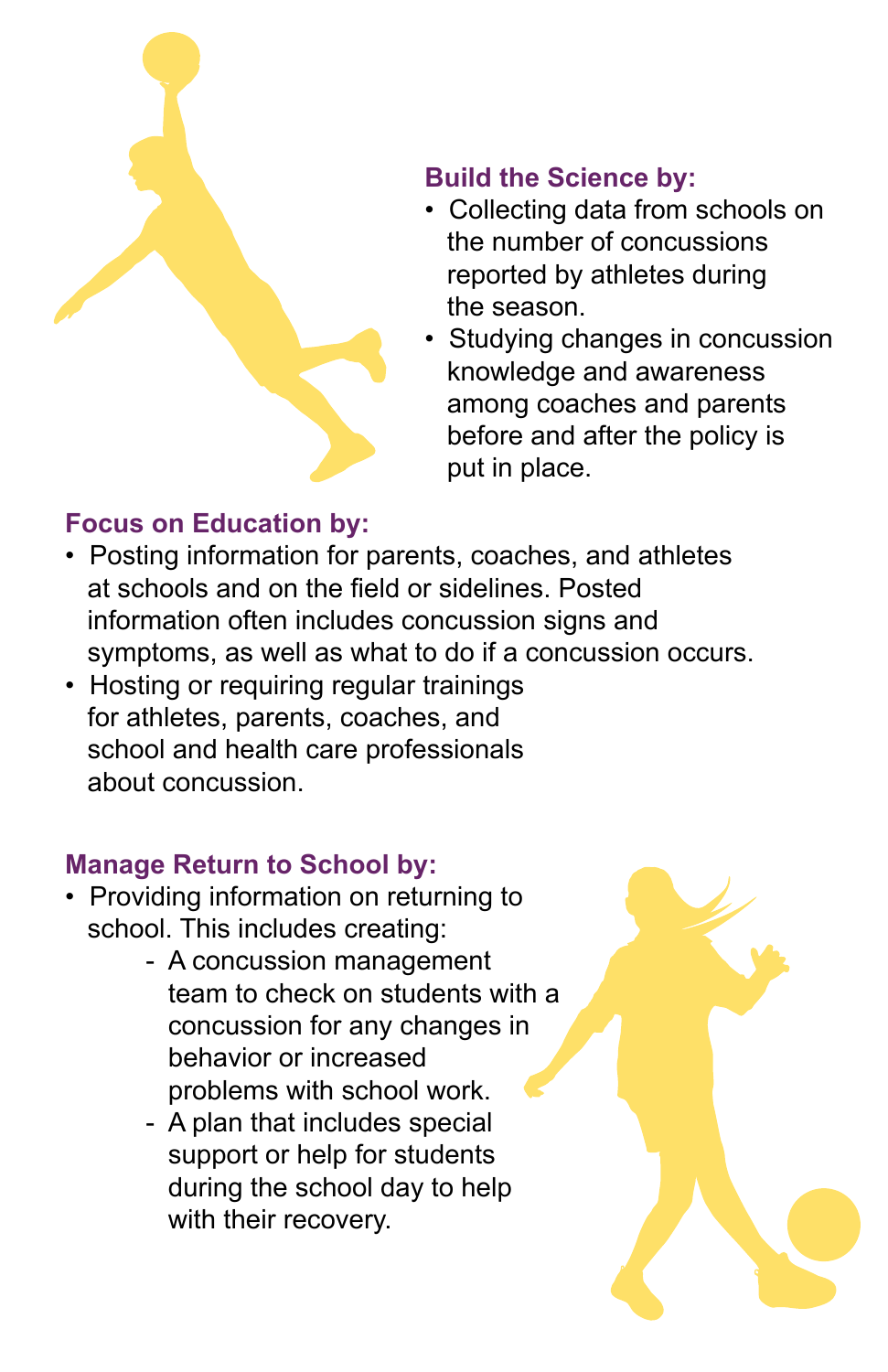## **References:**

- 1. Ewing-Cobbs L, Barnes M, Fletcher JM, et al. Modeling of longitudinal academic achievements scores after pediatric traumatic brain injury. *Dev Neuropsychol*  2004; 25(1-2): 107-33.
- 2. Ewing-Cobbs L, Prasad MR, Kramer L, et al. Late intellectual and academic outcomes following traumatic brain injury sustained during early childhood. *J Neurosurg*  2006; 105(4 Suppl): 287-96.
- 3. Gilchrist J, Thomas KE, Xu L, McGuire LC, Coronado VG. Nonfatal sports and recreation related traumatic brain injuries among children and adolescents treated in emergency departments in the United States, 2001-2009. MMWR 2011: 60(39); 1337-1342.
- 4. Halstead ME, Walter KD, The Council on Sports Medicine and Fitness. Sport-related concussion in children and adolescents. *Pediatrics.* 2010; 126: 597-615.
- 5. Datalys Center. Home page. Datalys Center Website. Available from: http://www. datalyscenter.org/. Accessed October 27, 2011.
- 6. Yang J, Peek-Asa C, Allareddy V, Phillips G, Zang Y, Cheng G. Patient and hospital characteristics associated with length of stay and hospital charges for pediatric sports related injury hospitalizations in the United States, 2000-2003. *Pediatrics*. 2007; 119: e813-e820.
- 7. Cantu R. Second impact syndrome: Immediate management. *Physician and Sports Medicine*. 1992;20:55-66.
- 8. Cantu R. Second-impact syndrome. *Clinical Sports Medicine*. 1998;17:37-44.
- 9. Cantu R, Voy R. Second impact syndrome. *Physician and Sports medicine.*  1995;23(6):27-34.
- 10. McCrory P, Berkovic S. Second impact syndrome. *Neurology*. 1998;50:677-683.
- 11. Saunders R, Harbaugh R. The second impact in catastrophic contact-sports head trauma. *JAMA*. 1984;252(4):538-539.
- 12. Shenouda C, Hendrickson P, Davenport K, Barber J, Bell KR. The effects of concussion legislation one year later--what have we learned: a descriptive pilot survey of youth soccer player associates. *The Journal of Injury, Function, and Rehabilitation.*  Jun;4(6):427-35.2012.
- 13. Murphy A, Kaufman MS, Molton I, Coppel DB, Benson J, Herring SA. Concussion evaluation methods among Washington State high school football coaches and athletic trainers. *The Journal of Injury, Function, and Rehabilitation.* Jun;4(6):419-26. 2012.
- 14. Washington State. Engrossed House Bill 1824, Chapter 475, Laws of 2009, 61st Legislature, 2009 Regular Session. Effective: July 26, 2009. Available from: http:// apps.leg.wa.gov/documents/billdocs/2009-10/Pdf/Bills/Session%20Law%202009/1824. SL.pdf. Accessed January 3, 2011.
- 15. Oregon state. Senate Bill 348. 75th Oregon Legislative Assemble--2009 Regular Session. Available from: http://www.leg.state.or.us/09reg/measures/sb0300.dir/sb0348. en.html. Accessed July 3, 2011.
- 16. Map of Concussion in Sports Legislation. National Conference of State Legislatures. http://www.ncsl.org/issues-research/health/traumatic-brain-injury-legislation.aspx. Accessed May 13, 2013.
- 17. McCrory, Meeuwisse, Johnston, Dvorak, Aubry, Molloy, Cantu. Consensus statement on concussion in sport – The 3rd International Conference on concussion in sport, held in Zurich, November 2008, *Journal of Clinical Neuroscience* 16 (2009) 755–763.



#### **Additional Resources:**

For more information and resources on concussion and CDC's Heads Up program, visit www.cdc.gov/ Concussion or contact CDC at cdcinfo@cdc.gov or 1-800-CDC-INFO (232-4643) TTY 1-888-232-6348.